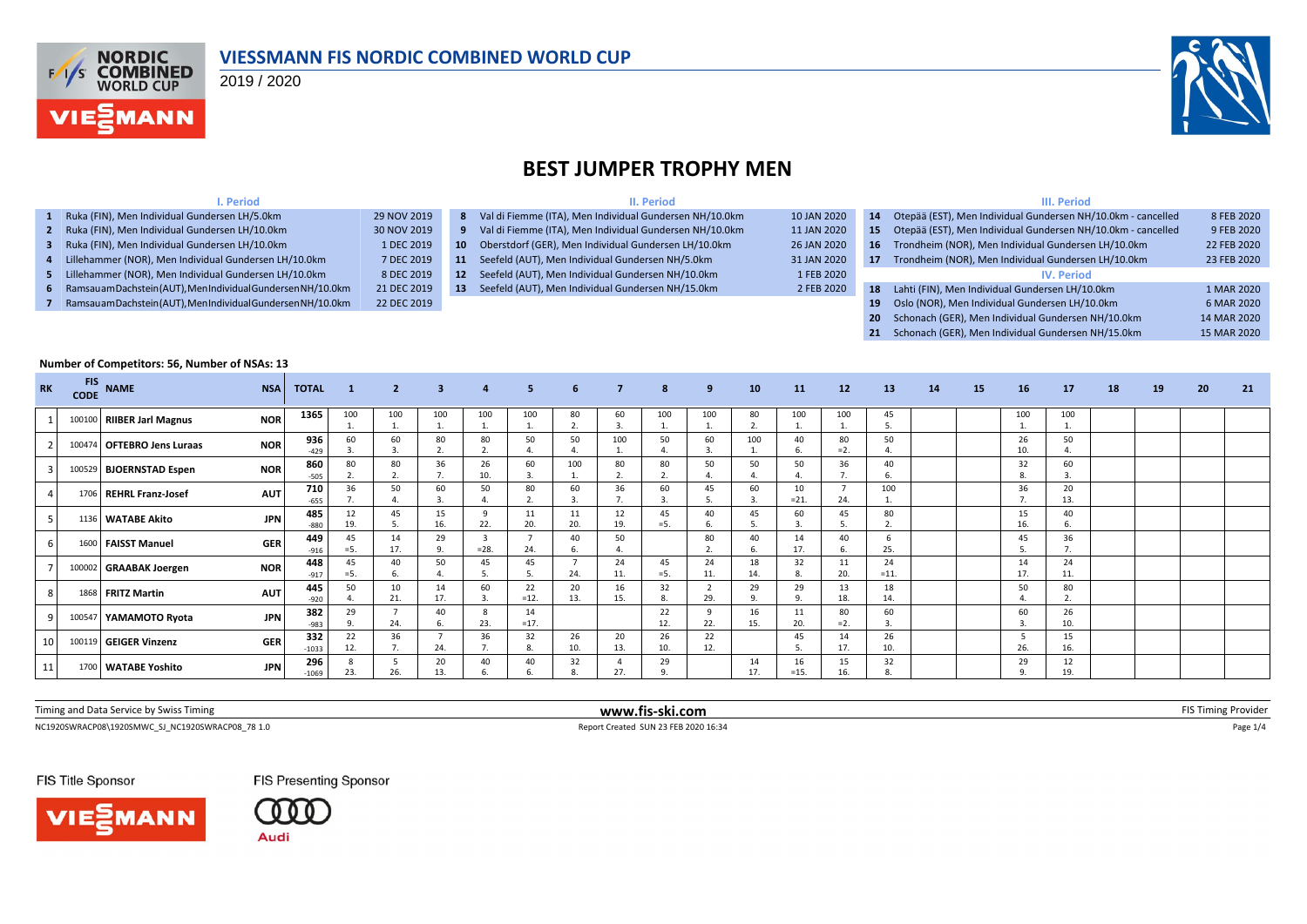### **VIESSMANN FIS NORDIC COMBINED WORLD CUP**



**VIE***MANN* 

## **BEST JUMPER TROPHY MEN**

| <b>RK</b> | <b>FIS</b><br><b>CODE</b> | <b>NAME</b>                 | <b>NSA</b> | <b>TOTAL</b>   | -1                  |                       | з          |                       |                                |                       |                       | 8                     | 9                        | 10                             | <b>11</b>                      | 12                    | 13                       | <b>14</b> | 15 | 16                             | 17                    | 18 | 19 | 20 | 21 |
|-----------|---------------------------|-----------------------------|------------|----------------|---------------------|-----------------------|------------|-----------------------|--------------------------------|-----------------------|-----------------------|-----------------------|--------------------------|--------------------------------|--------------------------------|-----------------------|--------------------------|-----------|----|--------------------------------|-----------------------|----|----|----|----|
| 12        |                           | 1821 WEBER Terence          | <b>GER</b> | 277<br>$-1088$ | 10<br>21.           | 1<br>30.              |            | 15<br>16.             | 24<br>11.                      | 15<br>16.             | -6<br>25.             | 13<br>18.             | 32<br>8.                 | $\overline{2}$<br>29.          | 22<br>12.                      | 32<br>8.              | 36<br>7.                 |           |    | 24<br>11.                      | 45<br>5.              |    |    |    |    |
| 13        |                           | 100314 RIIBER Harald Johnas | <b>NOR</b> | 236<br>$-1129$ | 26<br>10.           | 18<br>14.             | 16<br>15.  | 14<br>17.             |                                |                       |                       |                       |                          |                                | 80<br>2.                       |                       |                          |           |    | 80<br>2.                       | $\overline{2}$<br>29. |    |    |    |    |
| 14        |                           | 100179 KUPCZAK Szczepan     | POL        | 230<br>$-1135$ | 9<br>22.            |                       | 24<br>11.  | $\overline{7}$<br>24. | 6<br>25.                       | 22<br>12.             | 29<br>9.              | 10<br>21.             | 16<br>15.                | 20<br>13.                      | 36<br>7.                       | 16<br>15.             | 13<br>18.                |           |    | 9<br>22.                       | 13<br>18.             |    |    |    |    |
| 15        |                           | 467 RIESSLE Fabian          | <b>GER</b> | 228<br>$-1137$ | 32<br>8.            | $\overline{4}$<br>27. | 10<br>21.  | 24<br>11.             | 29<br>9.                       | 29<br>9.              | 11<br>20.             | 24<br>11.             | 11<br>20.                | 15<br>16.                      | 13<br>$=18.$                   | 10<br>21.             | $\overline{3}$<br>$=28.$ |           |    | $\overline{4}$<br>27.          | 9<br>22.              |    |    |    |    |
| 16        |                           | 1050 FRENZEL Eric           | <b>GER</b> | 215<br>$-1150$ |                     | 16<br>15.             | 1<br>30.   | 20<br>13.             | 16<br>15.                      | 6<br>25.              | 32<br>8.              | 8<br>23.              | - 5<br>26.               |                                | 24<br>11.                      | 50                    | $\overline{4}$<br>27.    |           |    | 11<br>20.                      | 22<br>12.             |    |    |    |    |
| 17        |                           | 1674 GREIDERER Lukas        | <b>AUT</b> | 205<br>$-1160$ | 6<br>25.            | 29<br>9.              | 12<br>19.  |                       | - 1<br>30.                     | 36<br>7.              | 40<br>6.              | 18<br>14.             | $\overline{1}$<br>$=30.$ | $\overline{\mathbf{3}}$<br>28. | 26<br>10.                      | 20<br>13.             | 11<br>20.                |           |    | $\overline{2}$<br>29.          |                       |    |    |    |    |
| 18        |                           | 100797 OFTEBRO Einar Luraas | <b>NOR</b> | 192<br>$-1173$ | 15<br>16.           | 6<br>25.              | 45<br>- 5. | $\overline{4}$<br>27. | $\overline{2}$<br>29.          | $\overline{1}$<br>30. | 14<br>17.             | 16<br>15.             | 18<br>14.                | 36<br>7.                       | 8<br>23.                       | 12<br>19.             | 12<br>19.                |           |    | $\overline{\mathbf{3}}$<br>28. |                       |    |    |    |    |
| 19        |                           | 759 NAGAI Hideaki           | <b>JPN</b> | 173<br>$-1192$ |                     |                       | 22<br>12.  |                       | 18<br>14.                      | 14<br>17.             | 45<br>5.              | 9<br>22.              | 8<br>23.                 | 24<br>11.                      | $\overline{4}$<br>27.          | 29<br>9.              |                          |           |    |                                |                       |    |    |    |    |
| 20        |                           | 100308 HEROLA Ilkka         | <b>FIN</b> | 162<br>$-1203$ | 16<br>15.           |                       | 11<br>20.  | 18<br>14.             | 5<br>26.                       | $\overline{4}$<br>27. | 26<br>10.             | $\overline{7}$<br>24. |                          | 8<br>23.                       | 16<br>$=15.$                   | 8<br>23.              | 15<br>16.                |           |    | 18<br>14.                      | 10<br>21.             |    |    |    |    |
| 21        |                           | 100213 YAMAMOTO Go          | <b>JPN</b> | 159<br>$-1206$ | 20<br>13.           | 32<br>8               | 32<br>8.   | 10<br>21.             | 9<br>22.                       | - 5<br>26.            |                       |                       |                          |                                | 6<br>25.                       | $\overline{a}$<br>27. |                          |           |    | 12<br>19.                      | 29<br>9.              |    |    |    |    |
| 22        |                           | 100811 FLATLA Kasper Moen   | <b>NOR</b> | 139<br>$-1226$ |                     |                       |            | 29<br>9.              | 36<br>7.                       | 45<br>5.              | 13<br>18.             |                       | 12<br>19.                | $\overline{4}$<br>27.          |                                |                       |                          |           |    |                                |                       |    |    |    |    |
| 23        |                           | 100025 ANDERSEN Espen       | <b>NOR</b> | 138<br>$-1227$ | 14<br>17.           | 8<br>23.              | 13<br>18.  |                       | $\overline{\mathbf{3}}$<br>28. |                       | 10<br>21.             | 45<br>$=5.$           | 15<br>16.                | 9<br>22.                       |                                | 9<br>22.              |                          |           |    | $\overline{1}$<br>$=30.$       | 11<br>20.             |    |    |    |    |
| 24        | 1761                      | <b>JOEBSTL Thomas</b>       | <b>AUT</b> | 130<br>$-1235$ | 11<br>20.           | 22<br>12.             | - 8<br>23. | 16<br>15.             | 22<br>$=12.$                   | 10<br>21.             | 8<br>$=23.$           |                       |                          | 5<br>26.                       |                                |                       | - 5<br>26.               |           |    | 22<br>12.                      | $\overline{1}$<br>30. |    |    |    |    |
| 25        |                           | 592 KLAPFER Lukas           | <b>AUT</b> | 127<br>$-1238$ | -5<br>26.           |                       |            |                       |                                | 13<br>18.             |                       | 15<br>$=16.$          | 20<br>13.                | 10<br>21.                      | $\overline{7}$<br>24.          |                       | 29<br>$\mathbf{q}$       |           |    | 20<br>13.                      | 8<br>23.              |    |    |    |    |
| 26        |                           | 1760 ORTER Philipp          | <b>AUT</b> | 127<br>$-1238$ | 24<br>11.           | 12<br>$=19.$          | 26<br>10.  | 13<br>$=18.$          |                                | $\overline{2}$<br>29. | $\overline{2}$<br>29. | 5<br>26.              | $\overline{7}$<br>24.    | - 6<br>25.                     | $\overline{\mathbf{3}}$<br>28. |                       | $\overline{7}$<br>24.    |           |    | 13<br>18.                      | $\overline{7}$<br>24. |    |    |    |    |
| 27        |                           | 100434 MUHLETHALER Laurent  | <b>FRA</b> | 124<br>$-1241$ | $\mathbf{1}$<br>30. | 13<br>18.             | 6<br>25.   |                       |                                | 18<br>14.             | 5<br>26.              |                       | $\overline{1}$<br>$=30.$ | 22<br>12.                      | $\overline{2}$<br>29.          | $\overline{2}$<br>29. | 20<br>13.                |           |    | 16<br>15.                      | 18<br>14.             |    |    |    |    |
| 28        |                           | 1413 KROG Magnus            | <b>NOR</b> | 111<br>$-1254$ |                     |                       |            |                       |                                |                       |                       | 11<br>20.             | 10<br>21.                | 13<br>18.                      | 10<br>$= 21.$                  | $\overline{1}$<br>30. | 10<br>21.                |           |    | 40                             | 16<br>15.             |    |    |    |    |
| 29        |                           | 100167 ILVES Kristjan       | <b>EST</b> | 110<br>$-1255$ |                     |                       |            |                       |                                |                       |                       | 6<br>25.              | 13<br>18.                | 26<br>10.                      | 18<br>14.                      | 18<br>14.             | -9<br>22.                |           |    | -6<br>25.                      | 14<br>17.             |    |    |    |    |

Timing and Data Service by Swiss Timing **EXTIMING 2008 WWW.fis-ski.com WWW.fis-ski.com** FIS Timing Provider

NC1920SWRACP08\1920SMWC\_SJ\_NC1920SWRACP08\_78 1.0 Report Created SUN 23 FEB 2020 16:34 Page 2/4

FIS Title Sponsor





**FIS Presenting Sponsor**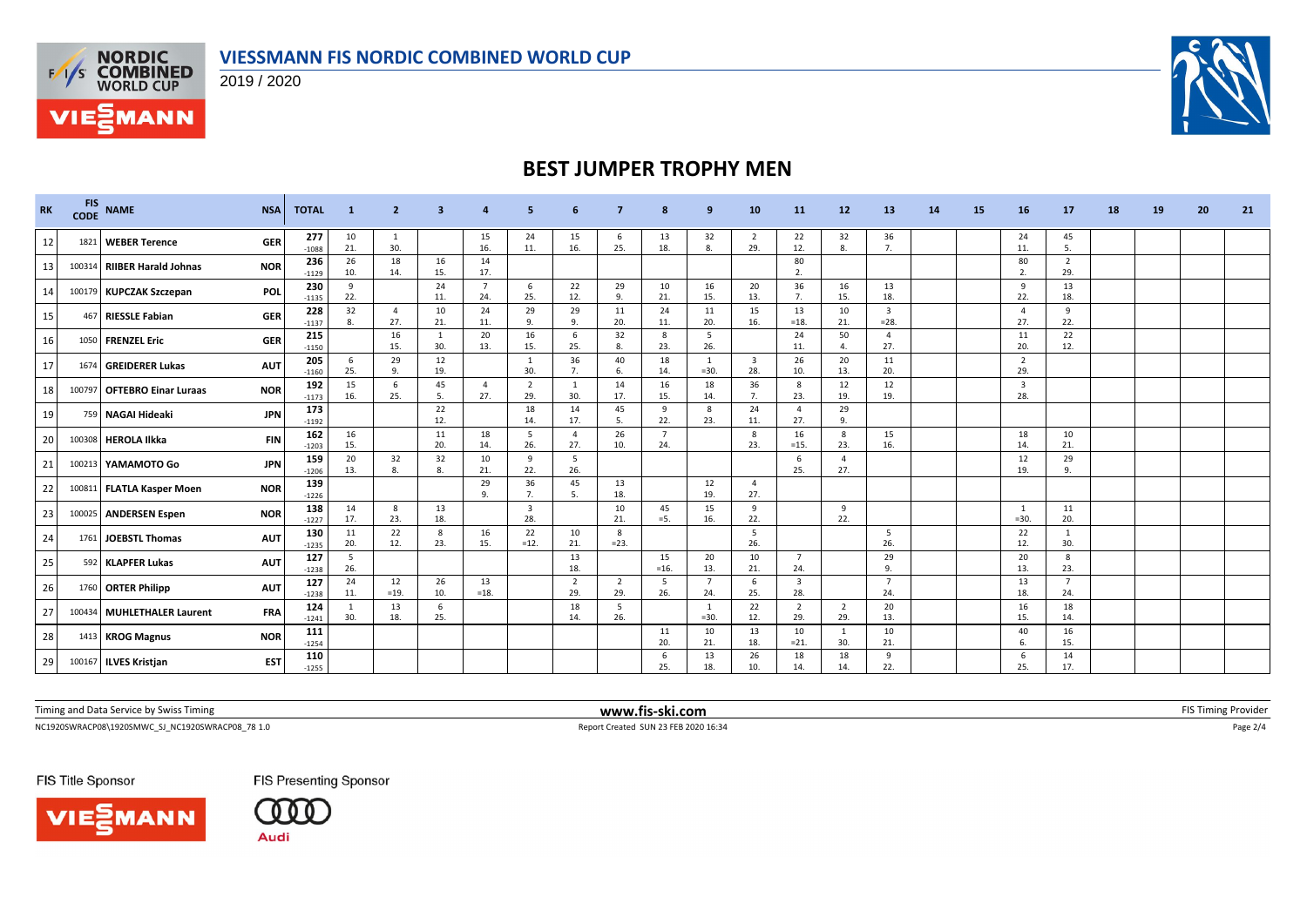



**FAS NORDIC<br>EXAS COMBINED**<br>WORLD CUP

**VIE***MANN* 

# **BEST JUMPER TROPHY MEN**

| RK | FIS NAME                  | <b>NSA</b> | <b>TOTAL</b>   | $\blacksquare$ 1      | $\overline{2}$        | 3                              | 4                                 | 5            | 6                              | 7            | 8                              | -9                             | 10                    | 11                    | 12                             | 13                                | 14 | <b>15</b> | 16         | 17                             | 18 | 19 | 20 | 21 |
|----|---------------------------|------------|----------------|-----------------------|-----------------------|--------------------------------|-----------------------------------|--------------|--------------------------------|--------------|--------------------------------|--------------------------------|-----------------------|-----------------------|--------------------------------|-----------------------------------|----|-----------|------------|--------------------------------|----|----|----|----|
| 30 | 100268 PAZOUT Ondrej      | <b>CZE</b> | 109<br>$-1256$ | - 7<br>24.            | 15<br>16.             | $\overline{2}$<br>29.          | $\overline{\mathbf{3}}$<br>$=28.$ | 26<br>10.    | 24<br>11.                      | 22<br>12.    | $\overline{4}$<br>27.          | 6<br>25.                       |                       |                       |                                |                                   |    |           |            |                                |    |    |    |    |
| 31 | 100357 SCHMID Julian      | <b>GER</b> | 105<br>$-1260$ | $\overline{a}$<br>27. | 20<br>13.             | 18<br>14.                      | 6<br>25.                          | 14<br>$=17.$ | 8<br>23.                       |              |                                | 14<br>17.                      |                       | 1<br>30.              | $\overline{\mathbf{3}}$<br>28. | 14<br>17.                         |    |           |            | $\overline{\mathbf{3}}$<br>28. |    |    |    |    |
| 32 | 252 GRUBER Bernhard       | <b>AUT</b> | 101<br>$-1264$ |                       |                       |                                | 13<br>$=18.$                      |              | 12<br>19.                      | 15<br>16.    |                                | 29<br>$=9.$                    | 32<br>8.              |                       |                                |                                   |    |           |            |                                |    |    |    |    |
| 33 | 100280 PORTYK Tomas       | <b>CZE</b> | 97<br>$-1268$  |                       | 26<br>10.             |                                |                                   |              | 9<br>22.                       |              | 15<br>$=16.$                   | 36<br>$\overline{7}$           |                       | 5 <sup>5</sup><br>26. |                                |                                   |    |           |            | 6<br>25.                       |    |    |    |    |
| 34 | 100965 LAMPARTER Johannes | <b>AUT</b> | 94<br>$-1271$  |                       |                       |                                |                                   |              |                                | 3<br>28.     | 20<br>13.                      | 29<br>$=9.$                    | 12<br>19.             | 20<br>13.             | 6<br>25.                       |                                   |    |           |            | $\overline{4}$<br>27.          |    |    |    |    |
| 35 | 1562 COSTA Samuel         | <b>ITA</b> | 73<br>$-1292$  | 13<br>18.             |                       |                                | 32<br>8.                          | 15<br>16.    | $\overline{\mathbf{3}}$<br>28. | 8<br>$= 23.$ | $\overline{2}$<br>29.          |                                |                       |                       |                                |                                   |    |           |            |                                |    |    |    |    |
| 36 | 590 RYDZEK Johannes       | <b>GER</b> | 66<br>$-1299$  |                       |                       |                                |                                   |              |                                |              | 12<br>19.                      | $\overline{4}$<br>27.          |                       |                       | 22<br>12.                      | 16<br>15.                         |    |           | - 7<br>24. | 5<br>26.                       |    |    |    |    |
| 37 | 100323 GERARD Antoine     | <b>FRA</b> | 63<br>$-1302$  |                       | $\overline{2}$<br>29. | 9<br>22.                       |                                   |              | 16<br>15.                      |              |                                |                                | $\overline{7}$<br>24. |                       | - 5<br>26.                     | 24<br>$=11.$                      |    |           |            |                                |    |    |    |    |
| 38 | 100460 KOSTNER Aaron      | <b>ITA</b> | 50<br>$-1315$  | 18<br>14.             | 24<br>11.             | $\overline{\mathbf{3}}$<br>28. | $\mathbf{1}$<br>30.               | 4<br>27.     |                                |              |                                |                                |                       |                       |                                |                                   |    |           |            |                                |    |    |    |    |
| 39 | 100798 SKAARSET Lars Ivar | <b>NOR</b> | 42<br>$-1323$  |                       |                       |                                |                                   |              |                                |              |                                |                                |                       |                       |                                |                                   |    |           | 10<br>21.  | 32<br>8.                       |    |    |    |    |
| 40 | 100966 EINKEMMER Manuel   | <b>AUT</b> | 34<br>$-1331$  |                       |                       |                                |                                   |              |                                |              |                                |                                |                       |                       | 26<br>10.                      | 8<br>23.                          |    |           |            |                                |    |    |    |    |
| 41 | 100316 TILLER Simen       | <b>NOR</b> | 34<br>$-1331$  |                       |                       |                                | 22<br>12.                         | 12<br>19.    |                                |              |                                |                                |                       |                       |                                |                                   |    |           |            |                                |    |    |    |    |
| 42 | 100666 RETTENEGGER Stefan | <b>AUT</b> | 27<br>$-1338$  |                       |                       |                                |                                   |              |                                |              |                                |                                |                       |                       | 24<br>11.                      | $\overline{\mathbf{3}}$<br>$=28.$ |    |           |            |                                |    |    |    |    |
| 43 | 100742 PASHAEV Alexander  | <b>RUS</b> | 24<br>$-1341$  |                       |                       |                                |                                   |              |                                | 18<br>14.    | $\overline{\mathbf{3}}$<br>28. | $\overline{\mathbf{3}}$<br>28. |                       |                       |                                |                                   |    |           |            |                                |    |    |    |    |
| 44 | 1029 PITTIN Alessandro    | <b>ITA</b> | 21<br>$-1344$  |                       | 12<br>$=19.$          |                                |                                   |              |                                | 9<br>22.     |                                |                                |                       |                       |                                |                                   |    |           |            |                                |    |    |    |    |
| 45 | 100548 DENDA Hidefumi     | <b>JPN</b> | 20<br>$-1345$  |                       |                       |                                | 11<br>20.                         | 8<br>23.     |                                | 1<br>30.     |                                |                                |                       |                       |                                |                                   |    |           |            |                                |    |    |    |    |
| 46 | 100017 YAHIN Ernest       | <b>RUS</b> | 19<br>$-1346$  |                       | 9<br>22.              | 5<br>26.                       | 5 <sup>5</sup><br>26.             |              |                                |              |                                |                                |                       |                       |                                |                                   |    |           |            |                                |    |    |    |    |
| 47 | 100386 TERZER Dominik     | <b>AUT</b> | 13<br>$-1352$  |                       |                       |                                |                                   |              |                                |              |                                |                                |                       | 13<br>$=18.$          |                                |                                   |    |           |            |                                |    |    |    |    |

Timing and Data Service by Swiss Timing **EXTIMING 2008 WWW.fis-ski.com WWW.fis-ski.com** FIS Timing Provider

**FIS Presenting Sponsor** 

NC1920SWRACP08\1920SMWC\_SJ\_NC1920SWRACP08\_78 1.0 Report Created SUN 23 FEB 2020 16:34 Page 3/4

FIS Title Sponsor